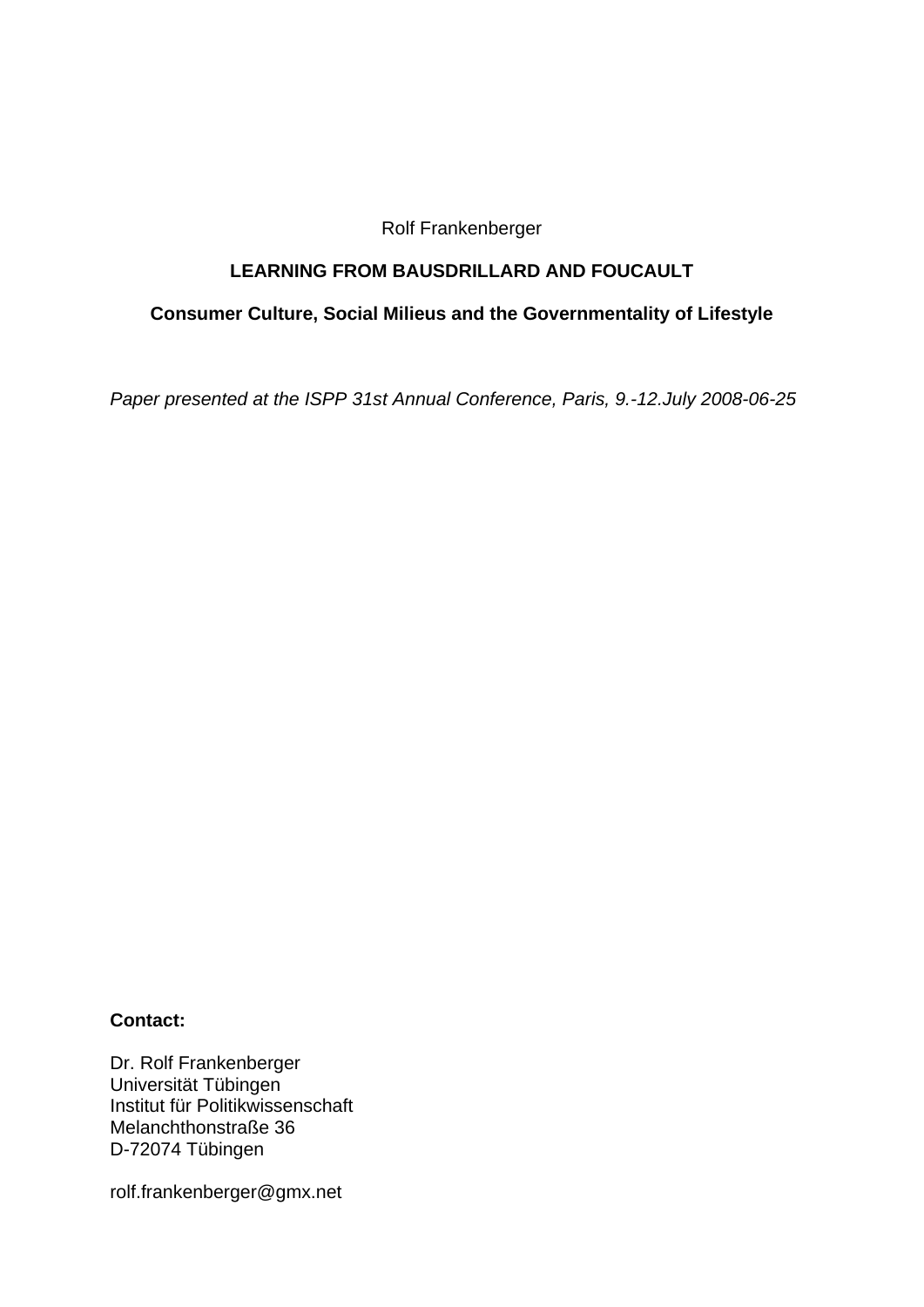# *Content:*

| Postmodern consumer culture and styles of everyday life |     |
|---------------------------------------------------------|-----|
| The socio-aesthetic segmentation of societies           | 3   |
| The concept of governmentality                          | 4   |
| The governmentality of lifestyle                        |     |
| Conclusion                                              | 14  |
| Literature                                              | 16. |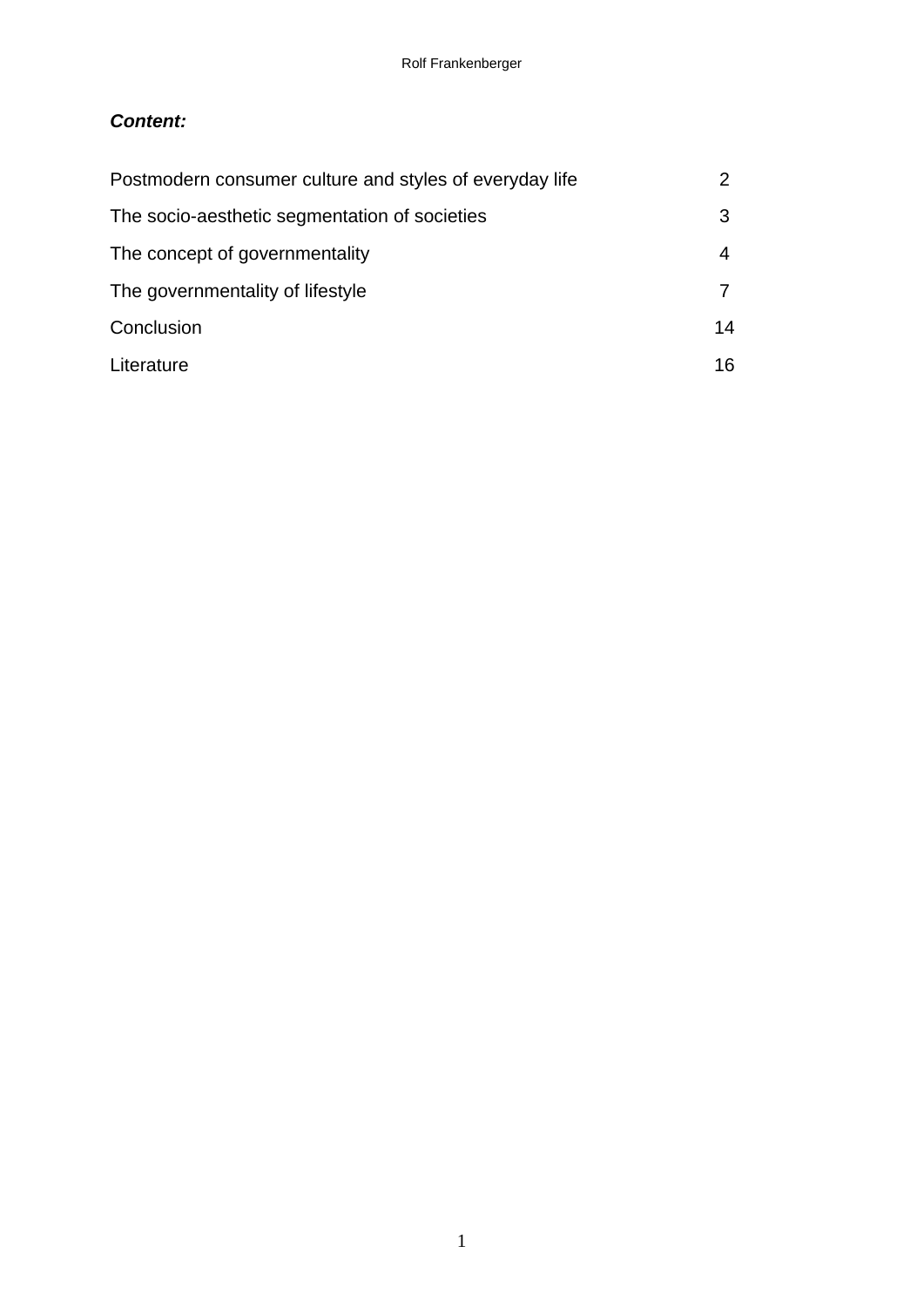A specter is haunting postmodern societies - the specter of consumerism. But neither the powers of old nor new Europe nor even those overseas have recognized, that consumerism itself became a power that is eager to take over "leadership" from the nation state-bound rationalities of power.

People will no longer be governed by state institutions or political leaders, but by their alleged free choice to consume. The aim of this article is to present a theoretical framework to analyze emerging new power relations in postmodern societies that are based on aesthetic decisions. Bringing together Jean Baudrillard's early and groundbreaking analysis of consumer society (Baudrillard 1970; 1998) and Michel Foucault's concept of neoliberal governmentality with new insights and strategies of market research might enlighten the structure and functioning of evolving power relations within and across societies and nation states. This political rationality of consumer culture constitutes a genuinely postmodern pattern of inter-individual and inter-group power relations and forms what I call the "governmentality of lifestyle".

### **POSTMODERN CONSUMER CULTURE AND STYLES OF EVERYDAY LIFE**

In his analysis of "consumer culture and postmodernism, Mike Featherstone (1991) highlights a visible and tangible aesthetization of everyday life. *Aesthetization* seems to be the central development within the "postmodern formation" (Frankenberger 2007, 23-64) of contemporary societies. Closely linked with Baudrillard's idea that reality is transformed into images (Baudrillard 1983) and the postulate of a loss of sense of history and a fragmentation of time into a series of ongoing presents (Jameson 1984a), Featherstone defines the postmodern experience as an "intensification of image production in the media and consumer culture in general" (Featherstone 1991, 65). Two main forms of expression of the aesthetization of everyday life can be distinguished<sup>1</sup>: First, boarders between art and everyday life are erased; Second life itself is turned into a work of art. This kind of art is mainly expressed through aesthetic consumerism: "This dual focus on a life of aesthetic consumption and the need to form life into an aesthetically pleasing whole on the part of artistic and intellectual countercultures should be related to the development of mass consumption in general and the pursuit of new tastes and sensations and the construction of distinctive lifestyles which has become central to consumer culture" (Featherstone 1991, 66).

For Baudrillard, postmodernism is an aesthetic simulation that emerged from the dislimitation of reality and image .As he puts it, "Today it is quotidian reality in its entirety

1

<sup>&</sup>lt;sup>1</sup> Featherstone originally distinguishes a third form of expression: the primate of visuality, that manifests in the "rapid flow of signs and images which saturate the fabric oif every day kufe in contemporary society" (Featherstone 1991:67). This obvious pattern is not discussed in this context, as it is considered as the basis of expression in the digital world.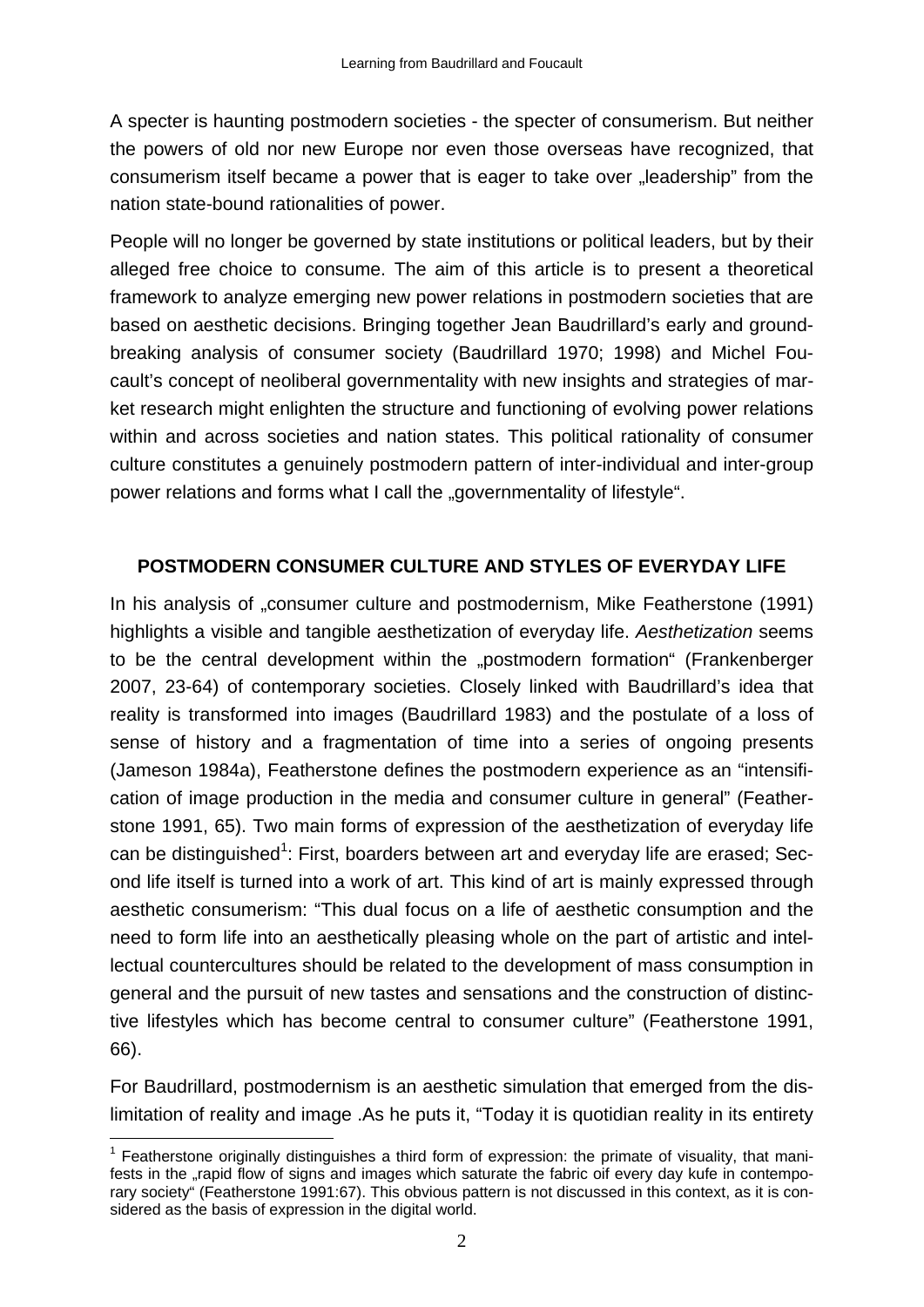- political, social, historical and economic - that from now on incorporates the simulating dimension of hyperrealism. We live everywhere already in an aesthetic hallucination of reality" (Baudrillard 1983a, 148). This logic of consumer society originates in the restructuration of production and productive forces that do not only shape economic relations but social relations as a whole. In his analysis of consumer society, Baudrillard brings the origin of new social and economic relations to light: "The truth is, not that 'needs are the fruits of production', but that the system of needs is the product of the system of production.[…] By system of needs, we mean that needs are not produced one by one, in relation to the respective objects, but are produced as consumption power, as an overall propensity within the more general framework of the productive forces" (Baudrillard 2006, 74-75). And furthermore, "Consumption is a system which secures the ordering of signs and the integration of the group: it is therefore both a morality […] and a communication system, a structure of exchange" (Baudrillard 2006, 78)

Following this argumentation, "lifestyle" becomes the core category of postmodern identity reengineering and conduct of life<sup>2</sup>. Within the postmodern formation of societies the choice between styles is more open than ever. Aesthetic signs and images of everyday life become building blocks for the construction of lifestyles. Signs and symbols are not only used to represent specific images and lifestyles but also become structures of individual life. Taking into account the economic background of consumer culture, Baudrillard summarizes, that "the truth of consumption is that it is not a function of enjoyment, but a function of production and, hence, like all material production, not an individual function, but an immediately and totally collective one." (Baudrillard 2006, 78). Collectivity is inevitable for mass production of commodities and images - as individualized they may be - as it depends on customer groups that are large enough to make production profitable. This also implies the necessity of tools to measure the aesthetic patterns of consumption as well as their dynamics. Not only is there a new kind of social segmentation but also a highly complex system of technologies of measurements invented and implemented within the framework of the consumer society.

## **THE SOCIO-AESTHETIC SEGMENTATION OF SOCIETIES**

 Thus, social milieus are the first choice to analyze consumer society as they are considered to be the social equivalent of individual lifestyles. They are defined as groups of like-minded people sharing similar attitudes, value orientations, principles of life conduct and relations to others. People belonging to the same social milieu

1

 $2$  With Kotler/Bliemel (1992, 259) lifestyle can be defined as the individual pattern of conduct of life that manifests in the activities, interests and attitidudes. For a further discussion see Hartmann 1999, Bourdieu 1982 and Goffman 1975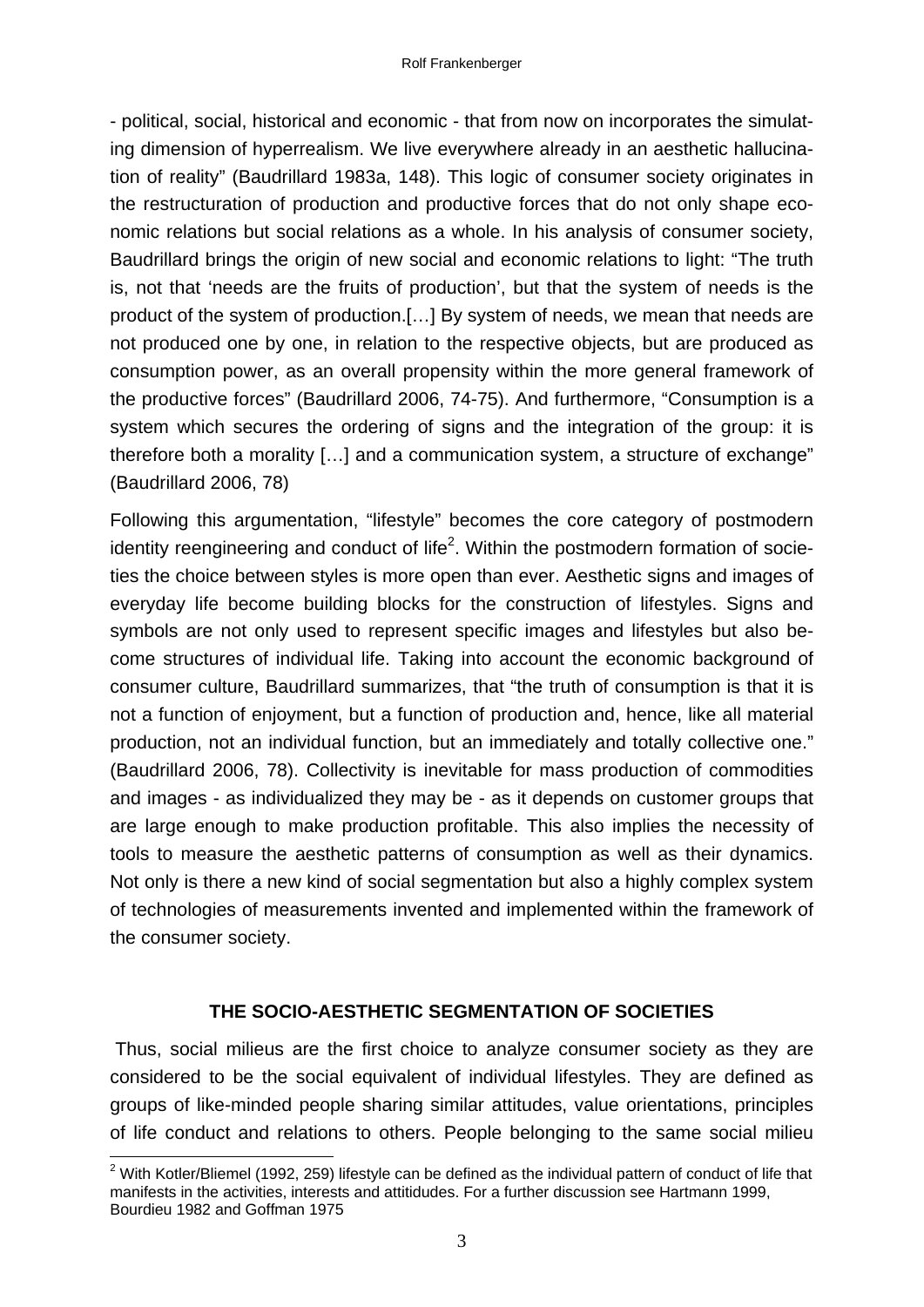additionally share patterns of interpretation and construction of their environment (Hradil 2006, 4). Despite of differences in the interpretation of milieu-concepts, most of these share the idea of socio-aesthetic segmentation of postmodern societies. One concept of social milieus is the SIGMA-model, developed in the early 1980ies by B. B. Flaig and J. Ueltzhöffer. They define social milieus as groups of people with characteristic common value orientations and lifestyles. (Ueltzhöffer 1999, 629). The basic thesis of the model derives from insights in consumer society and argues that aesthetization of life worlds unfolds dislimiting and structuring powers, and, at the same time shape the appearance of postmodern societies by creating new structural patterns, that offer subjectively meaningful identities and social relationships. Structural characteristics of societies are largely formed by these socio-cultural and aesthetic identity engineering. In addition, the model of social milieus includes aspects such as the structuring and denominating power of socio-economic conditions that in turn influence lifestyles. In other words, lifestyles are to a large part determined by aesthetic considerations, but are also influenced by age, income, education, profession and milieu background. Due to the relative stability of value orientations and socio-aesthetically chosen relationships, social milieus are rather stable and, according to Heisenberg's uncertainty principle, have rather open boundaries than exact limits. In a nutshell, the model of social milieus is based on the principles of subjectivity, aesthetization, holism, stability, convertibility, and uncertainty. Thus, milieu analysis seeks to capture all subjective and objective characteristics that constitute the collectively shared socio-aesthetic identity of individuals, i.e. value orientations, aim of life, attitudes towards work, leisure time, different aspects of conduct of life, every day aesthetics, and socio-economic data. To do so, milieu research uses qualitative as well as quantitative methods $3$ .

With SIGMA milieu tools, milieu segmentations are conducted for 26 countries. At least for highly developed countries, the results display common transnational trends of postmodernization of lifestyles and value orientations. Milieus tend to transcend the borders of nation states and they tend to develop common consumptive and aesthetic patterns. This is one reason why milieu studies are so effective for market research and target group detection.

### **THE CONCEPT OF GOVERNMENTALITY**

Whereas lifestyle and milieu research take a closer look on individual and collective restructuration of social life, which are supposed to be rather based on deliberate, rational and aesthetic considerations, core aspects of the "postmodern formation"

<sup>1</sup>  $3$  For a further and more detailed description of the milieu model see Ueltzhöffer 1999 and Ascheberg 2006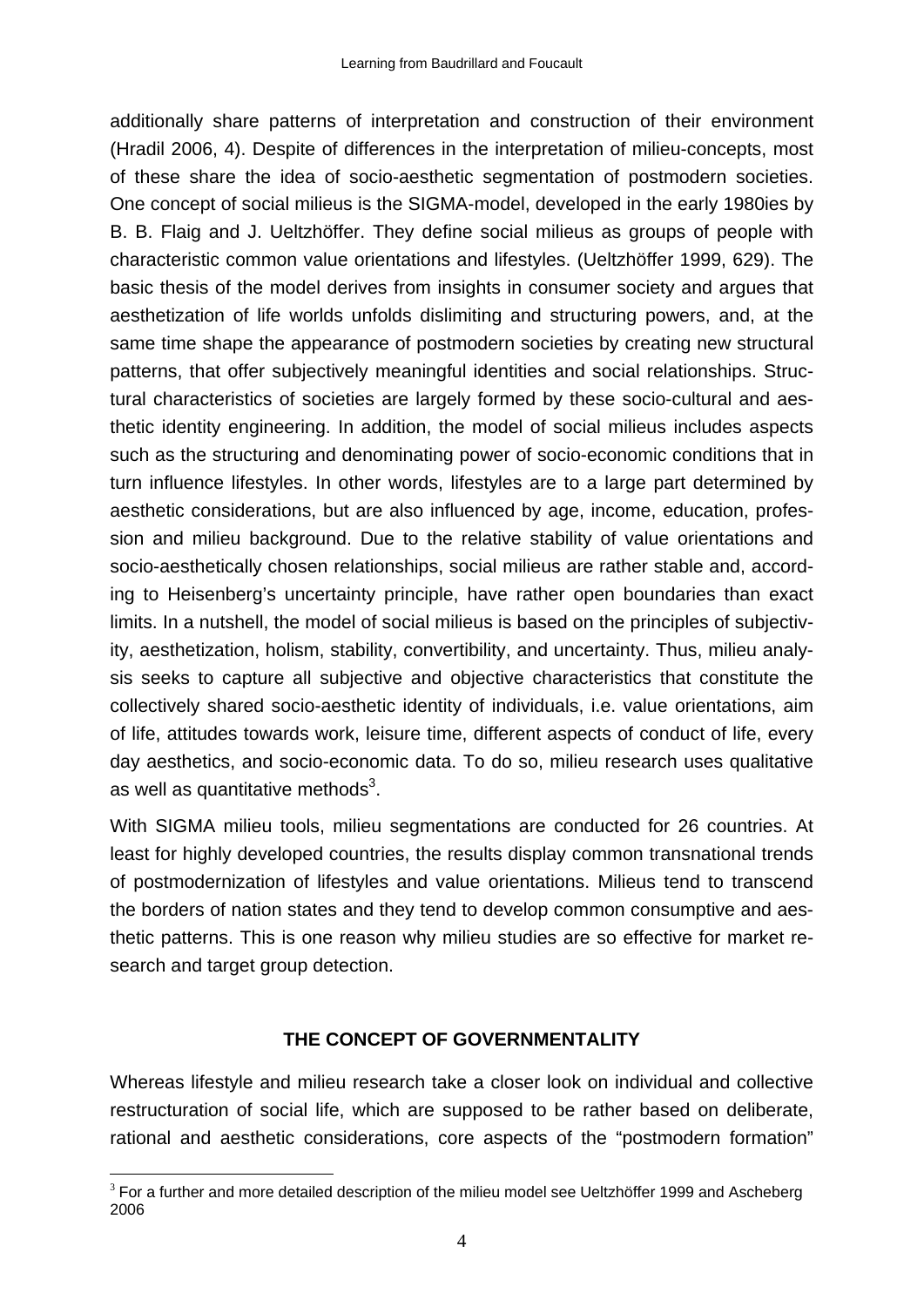remain in the dark: When modes of social conjunction change, this will also cause or be paralleled by changes in other dimensions of societies. In brief, social change implies change in power relations.

To deal with uncertain or even unclear power relations, Michel Foucault's approach of governmentality offers valuable insights. Foucault defines three core aspects of governmentality: First, it is an "(…) ensemble formed by institutions, procedures, analyses and reflections, the calculations and tactics that allow the exercise of this very specific albeit complex form of power, which has as its target population as its principal form of knowledge political economy, and as its essential technical means apparatuses of security" (Foucault 1991,102). Second, governmentality comprises a historical development, a "(…) tendency which, over a long period and throughout the west, has steadily led towards the pre-eminence over all other forms (sovereignty, discipline, etc.) of this type of power which may be termed government, resulting, on the one hand in the formation of a whole series of specific governmental apparatuses, and, on the other, in the development of a whole complex of *savoirs*" (Foucault 1991, 102-103). Third, Foucault underlines the dynamics of change in the exercise of power, as he defines governmentality as the "(…) result of the process, through which the state of justice of the middle ages, transformed into the administrative state during the fifteenth and sixteenth centuries, gradually becomes governmentalized" (Foucault 1991, 103). When applied to social phenomena, this rather vague definition that Foucault rendered more precise in his lectures of 1978 and 1979 for what he calls neoliberal governmentality (Foucault 2007 and 2008), offers two main strengths. On the one hand, the analytics of power with the concept of government enables researchers to analyze aspects of social life that could not be approached with a narrow understanding of politics. As Foucault defines power as action on others' actions, it is possible to apply his framework to all interaction. On the other hand, with the method of archeology to analyze the history of governmentality, Foucault can show dynamics of government rationalities and power technologies that are closely linked to processes of social and economic change.

For Foucault, the contemporary neoliberal governmentality with its various combinations of rationalities and technologies is the pluralistic equivalent of power to the postmodern formation of society.

Following Foucault, power is inseparable from subjects and their conduct of living, as he assumes that all interaction between individuals and groups is based on the pattern of action upon others' actions, which in turn is his definition of power exercise. Thus, changes of government rationalities will cause effects on subjects and processes of subject formation. This allows the expansion of consumer culture analysis on aspects of power and power relations. Foucault called these power relations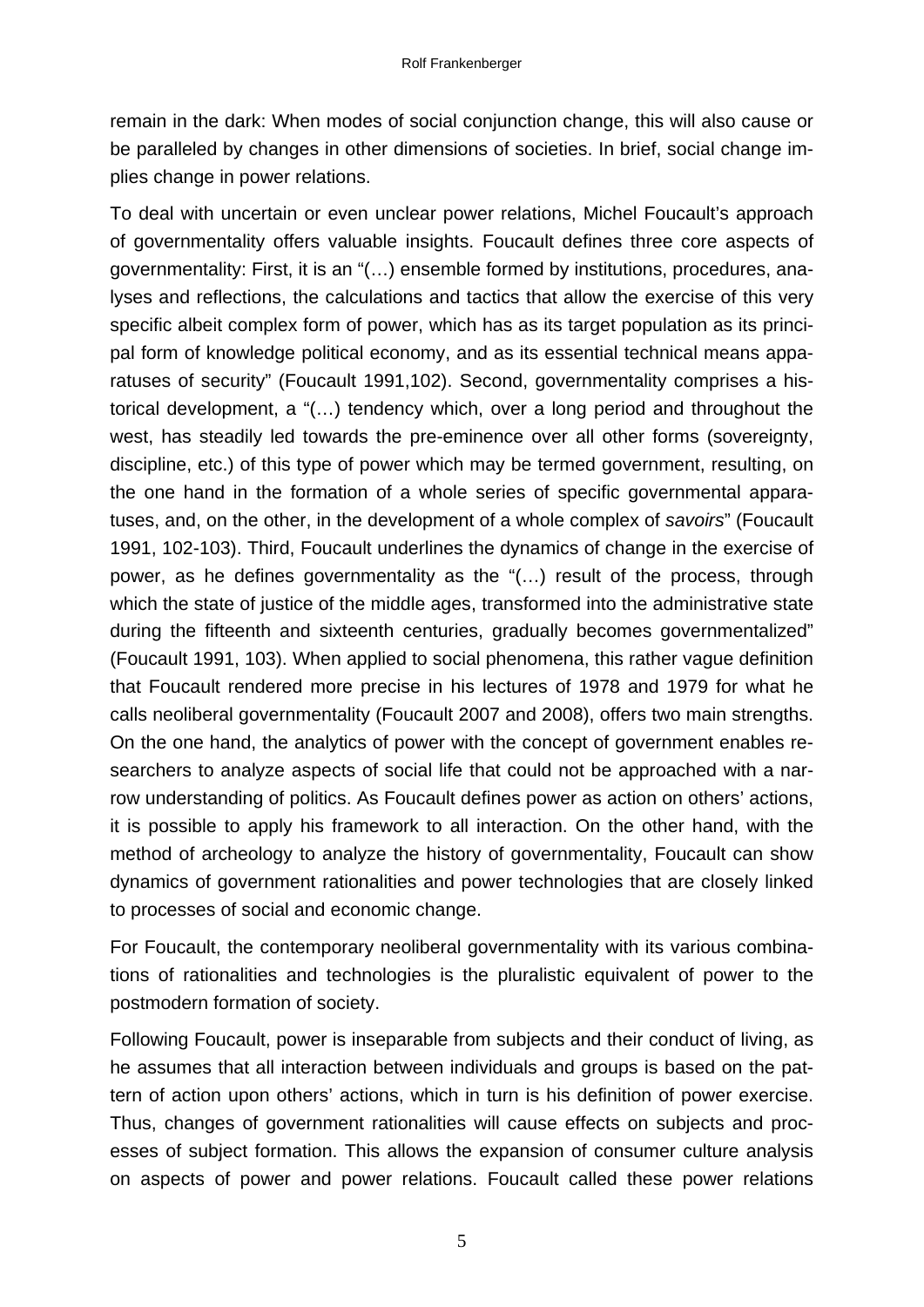based on self-responsibility and self-care of the homo oeconomicus the neoliberal government rationality or governmentality.

Foucaults concept of government comprises all areas and forms of action that contain aspects of control, guidance, and supervision of individuals and / or groups. This includes techniques of self-guidance as well as leadership techniques. Thus, Government refers to all domination and governance, that can be exercised on one self and others, on the body and the soul as well as on the modes of action. Second, it refers to a circular process or exchange process between individuals (Foucault 2004 a, 183). With Foucault (1993, 2005f), four kinds of government technologies can be differentiated:

- 1. technologies of production refer to abilities and skills to produce, transform and manipulate things
- 2. technologies of signification comprise all techniques of use of signs and sense to produce signification. They are techniques of sign systems closely linked to knowledge and forms of knowledge that allow to deal with signs, symbols and signification.
- 3. techniques of domination (Foucault 1993a) or techniques of power (Foucault 2005f, 968) characterize all techniques to guide, dominate, discipline and bring individuals to show certain forms of action or behavior. They form individual behavior and subordinate individuals to intended purposes of authority. Within these processes, subjects are transformed into objects. (Foucault 2005f, 968)
- 4. technologies of the self: Foucault defines them as technologies that enable the individual to conduct operations and manipulations on his or her own body or soul, thinking, behavior and mode of existence in order to change in a way that allows to reach a state of happiness, purity, wisdom, perfection or immortality (Foucault 2005f, 968). These techniques thus comprehend complex forms and mechanisms of self-regulation, self-domination and manipulation of behavior.

Foucault normally focuses on the dualism of technologies of the self and technologies of domination within the analysis of the genealogy of the subject: "(…) the points where the technologies of domination of individuals over one another have recourse to processes by which the individual acts upon himself. And conversely, he has to take into account the points where the techniques of the self are integrated into structures of coercion or domination. The contact point, where the individuals are driven by others is tied to the way they conduct themselves, is what we can call, I think, government" (Foucault 1993a; 2003). To implement and to sustain this complex of government, the other two technologies are inevitable.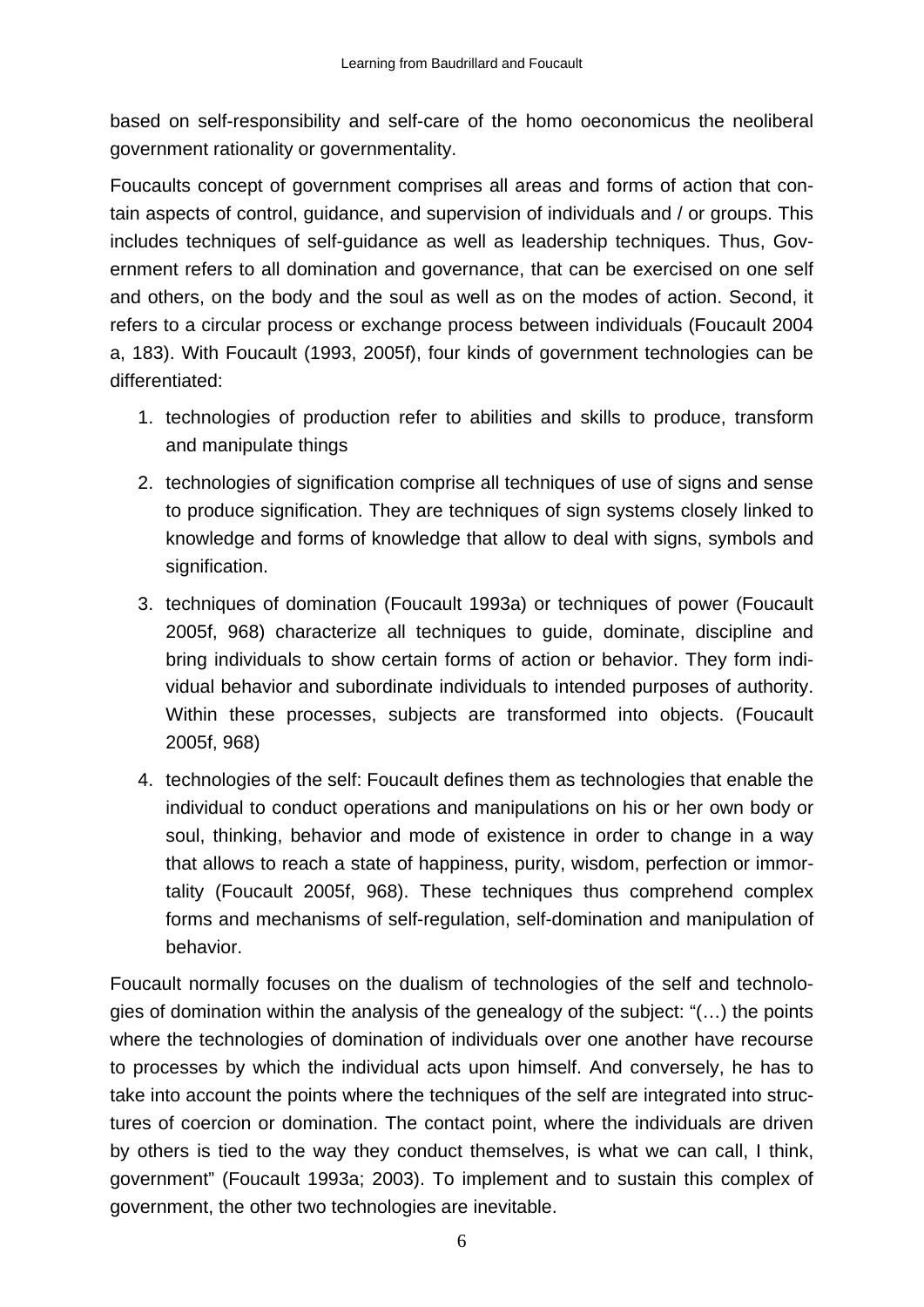# **THE GOVERNMENTALITY OF LIFESTYLE**

Without the postmodern change of societies a governmentality of lifestyle is unthinkable. The aesthetization of everyday life cannot work in a world without individualization, pluralization, fragmentation and contingency, nor can it develop without consumer society. On the basis of this aesthetization, theories of lifestyle and social milieus are developed to analyze consumer culture and patterns of consumption of individuals and groups.

Thus, if a governmentality of lifestyle exists, then it has to be shown in what ways all four kinds of technologies described in the former paragraph interact and tie themselves to the "subject" or idea of lifestyle and constitute a complex that is aimed at the domination of the self or the others. The existence of an ensemble of technologies and actions evoking each other and responding to each other by referring to the central category of lifestyle has to be proved. This is the aim of the following paragraphs.

## **Techniques of signification: Lifestyle- and milieu-research**

A comprehensive analysis of society provides information on basic socio-cultural and socio-economic conditions. This constitutes the informational foundations for considerations on lifestyle and subjectivation. Subjects live under these postmodern conditions and develop certain patterns of conduct of living. The exploration of these patterns is one technique of signification that identifies and establishes contexts and interrelations of sense and meaning in these patterns. This technique thus creates significations and terms to enable communication. Not until signification is created, the linkage between social change, culture, and aesthetics pronounces the individual and social meaning of lifestyle. It shows how social change causes variances in culture and formation of identity and how aesthetics become the core element of identity engineering. The term "lifestyle" is construed and constituted as relevant category.

Depending on research strategies, the terms "lifestyle", "conduct of life", and "way of living" are not systematically distinguished, but in all approaches refer to a common reference of systems of action and behavior (Hartmann 1999, 15). This in turn allows a widespread signification and analysis of conscious (action) as well as unconscious (behavior) aspects. In addition, the concept enables the docking of individualizing as well as totalizing techniques of power. For example, the criterion of identification is crucial for the definition of lifestyles. As Hartmann (1999,47) argues, people with similar lifestyles must be able to identify each other as members of the same group on the basis of action, statements, gesture and creation that allow conclusions on subjective characteristics of the actors.

At this very point milieu research picks up on the lifestyle-concept and its postulate of identity engineering and conduct of life on the basis of aesthetic decisions in every-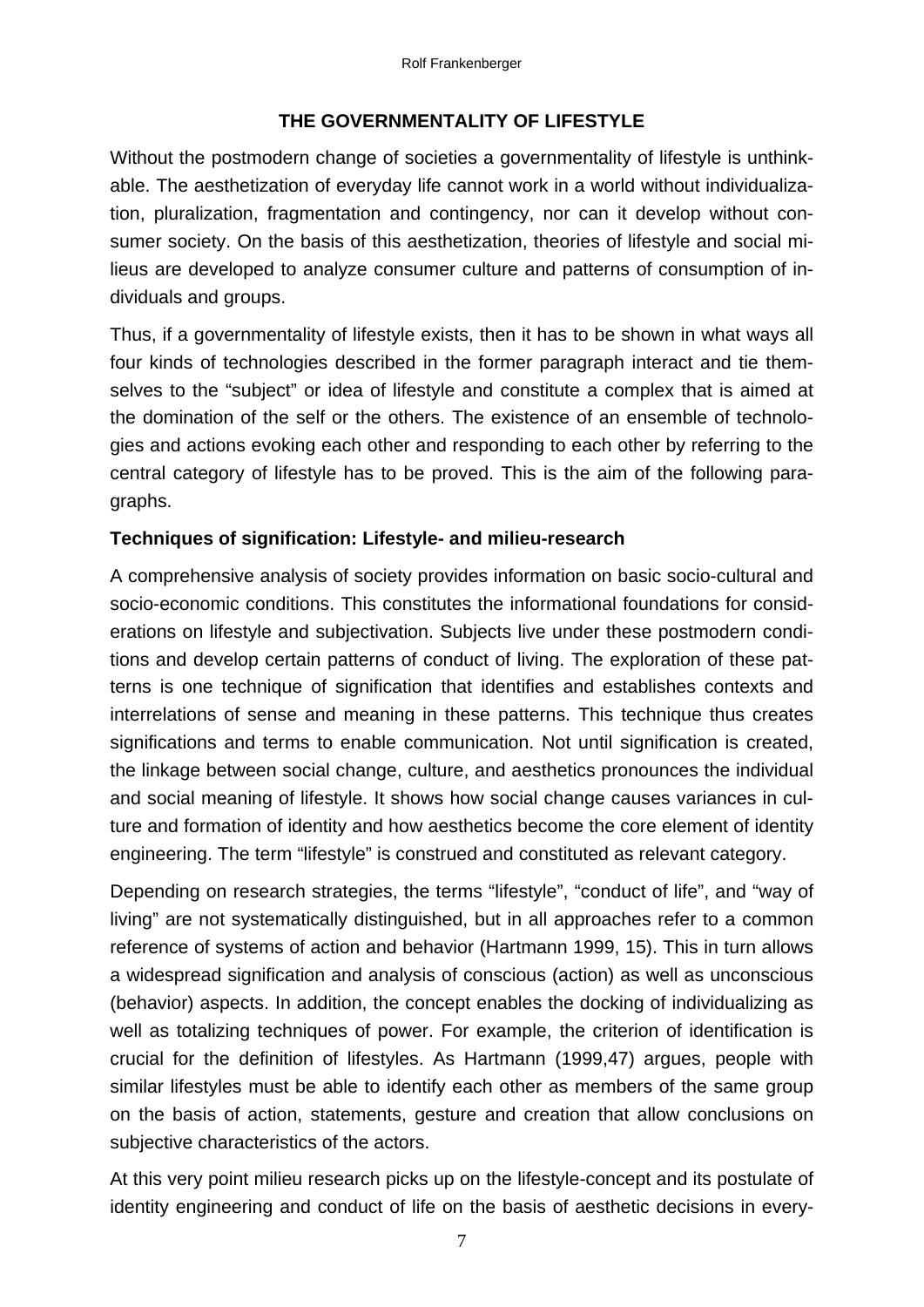day life. As techniques of signification, milieu research creates sense and terms that refer to "social conjunction" of individuals with mutual identification and similar lifestyles. While lifestyle-approaches describe forms of social distinction, milieu approaches refer to social conjunction and construct social milieus to denote and capture lifestyle-groups. On this basis, highly precise and distinctive instruments are developed that produce significations of lifestyles and milieus in continual circles and thus are frequently adjusted. Milieu research (and market research as a whole) contributes substantially to the understanding and the decryption of postmodern change. As a result, a new form of social segmentation of postmodern societies is construed, that is crucial for the adjustment of further techniques of power referring to individuals and groups.

Therefore it can be assumed that at the beginning of a readjustment of power relations and governmentality the development of new technologies of signification is the essential factor. This underlines the meaning of the power/knowledge complexes, Foucault refers to (XYBGD): The effective and efficient execution of power deserves a close linkage to knowledge. This, in turn, does not mean necessarily that techniques of signification are developed to govern, but in turn emerge when there is a substantial lack of knowledge and then become relevant as new power techniques, filling this gap. Market research in general and especially milieu research become central techniques of signification within the governmentality of lifestyle, as they permit the development of new techniques of the self and of domination for specific purposes.

### **Techniques of domination**

The comprehensive knowledge captured and signified by milieu studies can be used as a starting point for the adjustment of action upon action. To characterize the members of milieus, their leisure time activities and their role perceptions are captured, typical statements are identified, preferences in literature, newspapers and television broadcasting are registered, the interiors of housings are described as well as the subjective meaning of money. Taken together, this knowledge allows conclusions concerning personality structures and emotional dispositions of individuals (Ullrich 2006, 129). At this very pointsocio-aesthetic segmentation and milieus are merged with techniques of power. Milieu-typologies are extremely useful to analyze target groups in order to create power/knowledge that can be used to influence consumers. The sophisticated strategies of marketing and product management use this knowledge to take concise action on the action of individuals or groups and thus constitute new technologies of domination via lifestyle.

It is quite telling that the development of these specific technologies of domination takes place rather in the economic field of consumer and marketing research than in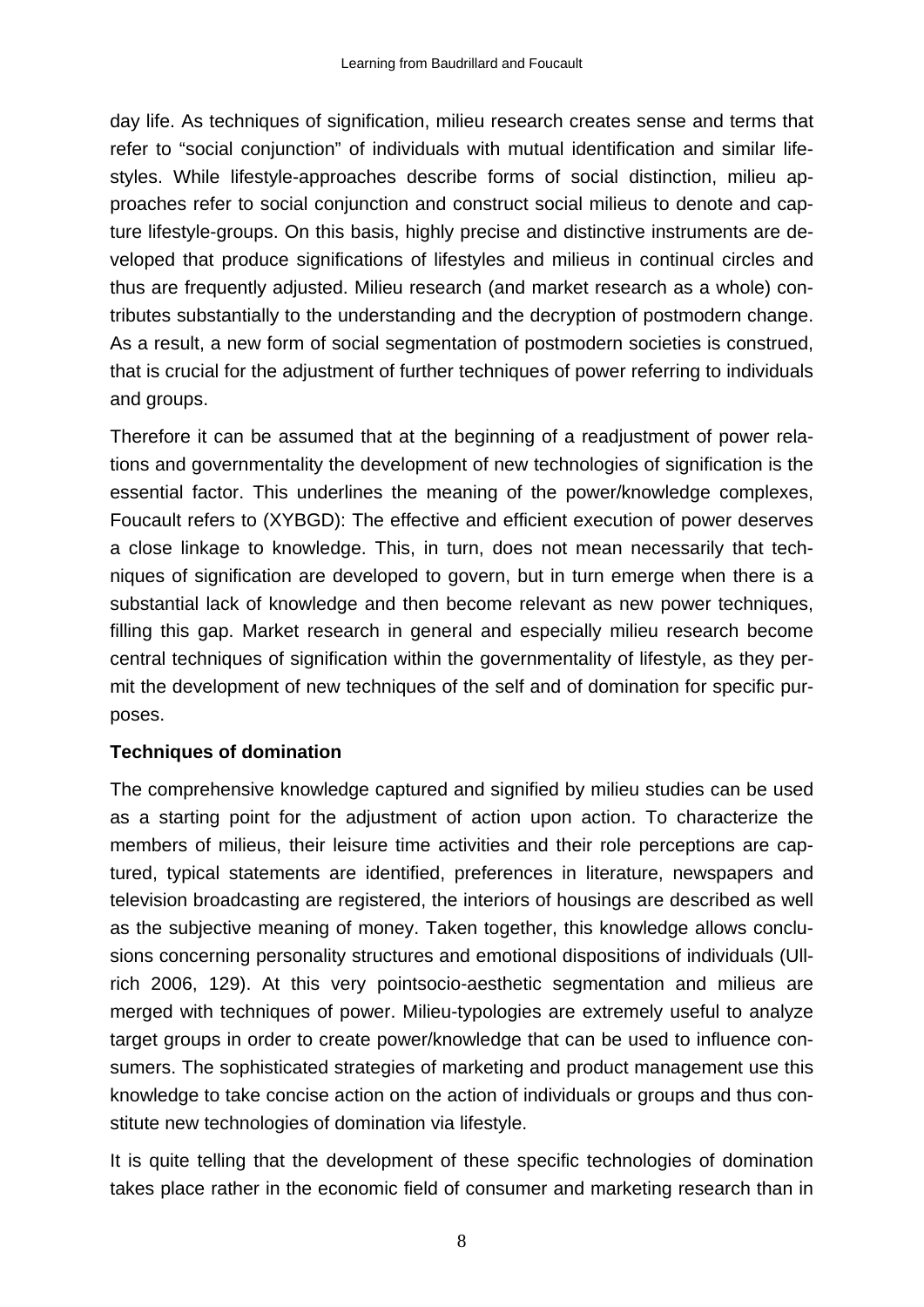politics, even if empirical election research tries to segment political voter markets for parties, governments and the media. The success of consumer research in turn indicates a general trend of economization of the social sphere in the course of the neoliberal governmentalization. Government rationalities genuinely serving economic purposes spread out in the sphere of lifestyle: The structuring force of income and profession diminishes whereas the ideas of transcending the own identity and of creating new spaces of opportunity experience a growth of importance for the segmentation of postmodern societies, as social milieus at least in parts crosscut those characteristics. These ideas are systematically used to incorporate individual and collective aesthetic choices and wishes in every day life. Domination here works indirectly through selective influence based on the knowledge of milieus and their characteristics.

As techniques of domination in pluralized societies cannot predominantly care about all individuals as such, the creation of relevant clustered addressees is a vital technique of domination.

Social milieus thus facilitate the social location of individuals for the purpose of social conjunction and group generation. These clusters of individuals with similar lifestyles are more than simple aggregates of consumers, as purchase decisions are based on far more fundamental underlying considerations about the conduct of life.

On this basis a "we-economy" of power is implemented, that identifies common characteristics and wishes of milieu members and makes them utilizable for power purposes. In postmodern consumer society, products are charged with images and aesthetic content that make them more attractive and therefore sold more often $4$ . It is the clustering on the basis of lifestyles that enables the development of target group adjusted goods and represents what I call the "we-economy". At the same time they construe prefabricated identities for individuals that have subjectivating powers, as the offer patterns of identification that in the end allow the next round of self- and other-grouping. As product design and aesthetic load according to cumulated characteristics of milieus constrain the product range to options relevant for the segmented markets, individuals are forced to choose within these constraints and the implicit images and identifications. They have to subordinate to the presented categorization. This is a normalizing technique of domination mimicking freedom of choice. As a target corridor for decisions is offered, free choice is suggested - but only within the offered constraints. At the first view this seems to be normal in liberal markets. But this

<sup>1</sup> <sup>4</sup> A survey conducted in Germany in 2005 to analyze what the researchers called postmodern social character underlines the importance of image-loaded products for the construction of identities and expression of the self. Even more interesting ist he overlapping of postmdodern social milieus and the postmodern personality that has been measured in this survey . These results underline the complex interaction of power techniques, as they seem to have captured main parts of techniques of the self (see Frankenberger 2007 and Frankenberger / Meyer 2008)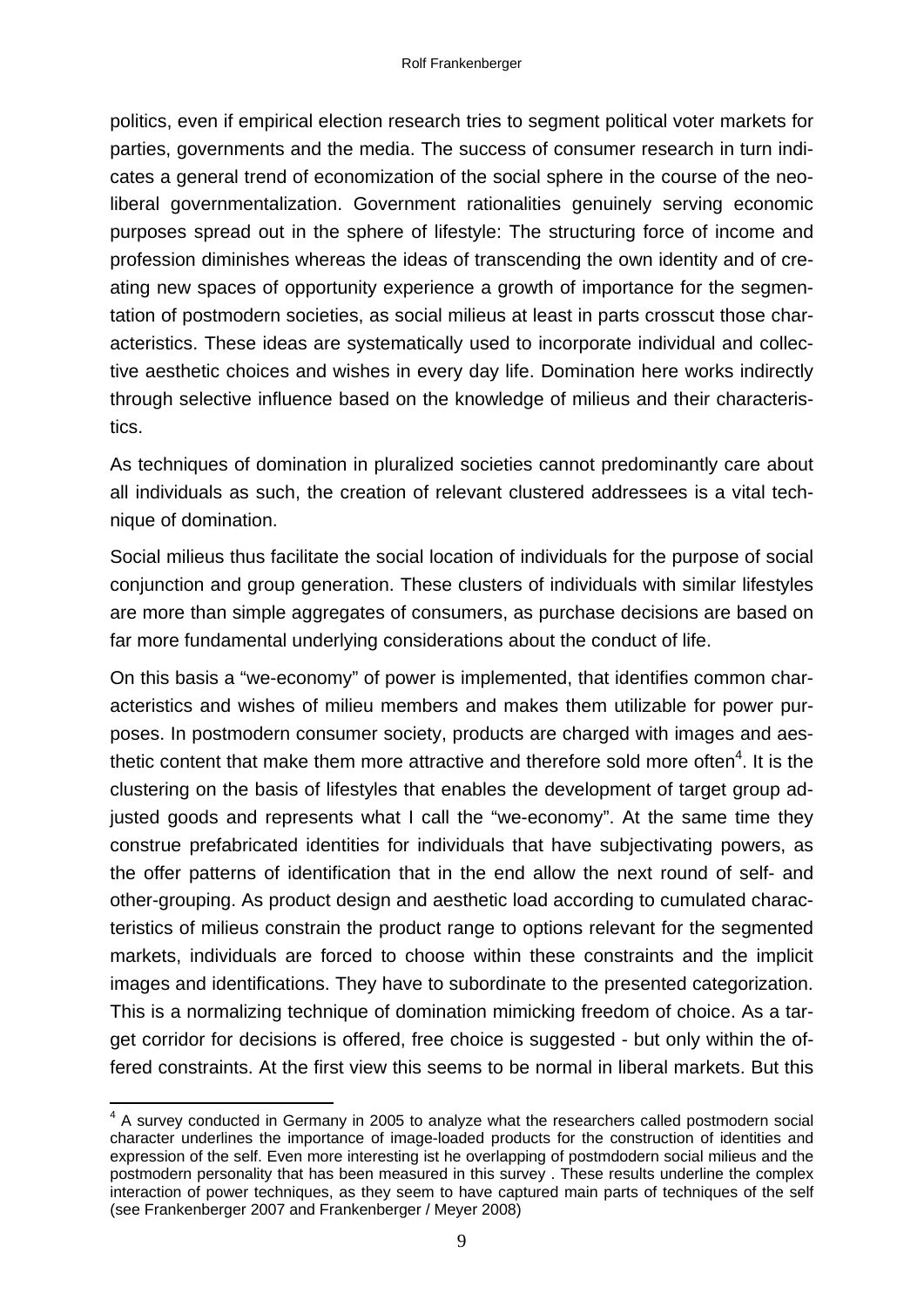case gains importance through the formerly unknown dimension of linkage between products and images that is crucial for lifestyle and identity formation. In Foucaults words, techniques of domination referring to lifestyle constitute a new variation of biopolitics. The totalizing aspect of subjectivation allows action upon the action of groups, as it produces knowledge about composition, size and dynamics of social milieus. In addition, typical needs, wishes, values and attitudes are as well analyzed as patterns of life conduct and relationships. Milieus thus constitute more or less exactly calculable and predictable social conjunctions within the population. If we believe in trend research, this is also true for future developments. In the area of consumer behavior, robust predictions can be made concerning so called disruptive trends in market research. This in turn is used to integrate these trends in models of signification and production.

### **Techniques of the self**

On the individualizing side, techniques of the self attach to the terms lifestyle and milieu. They work analogous to the techniques of domination. In a first step, individuals locate themselves in the social space and distinguish themselves from other individuals. The signification of lifestyles initiates individual processes of examination and calibration. They lead individuals to reflect, envision and expatiate their own lifestyle. Due to the conscious disputation of own and other lifestyles, mechanisms of social referencing lead individuals to locate and define themselves in relation to offered lifestyle-concepts. This causes more or less conscious but inevitable processes of self- and lifestyle-evaluation. On the basis of individual self-concepts and social referencing, individuals adjust and probably redefine the own lifestyle in relation to the lifestyles offered and presented by techniques of signification. Lifestyle provides the blueprints of archetypes and anti-archetypes of the "I-Economy": Who am I, which lifestyle do I have and which one do I want to have? More or less conscious techniques of self-domination regarding lifestyle are implemented and thus reflected mainly in consumption.

As the question of individual lifestyles implies the question of what group (of lifestyles) does an individual want to belong to, in a second step individuals are forced to choose social affiliations or "conjunctions". This may lead to takeovers of new and other elements of lifestyle. This in turn implements new processes of self-evaluation, self-disciplinary action, and adaptation to certain archetypes of lifestyle. Or it may lead to contradictory, unruly reactions that could have backlashes on the whole model of lifestyle, as they may create new kinds of lifestyle. Due to the complex feedback mechanisms of the governmentality of lifestyle, these new trends and life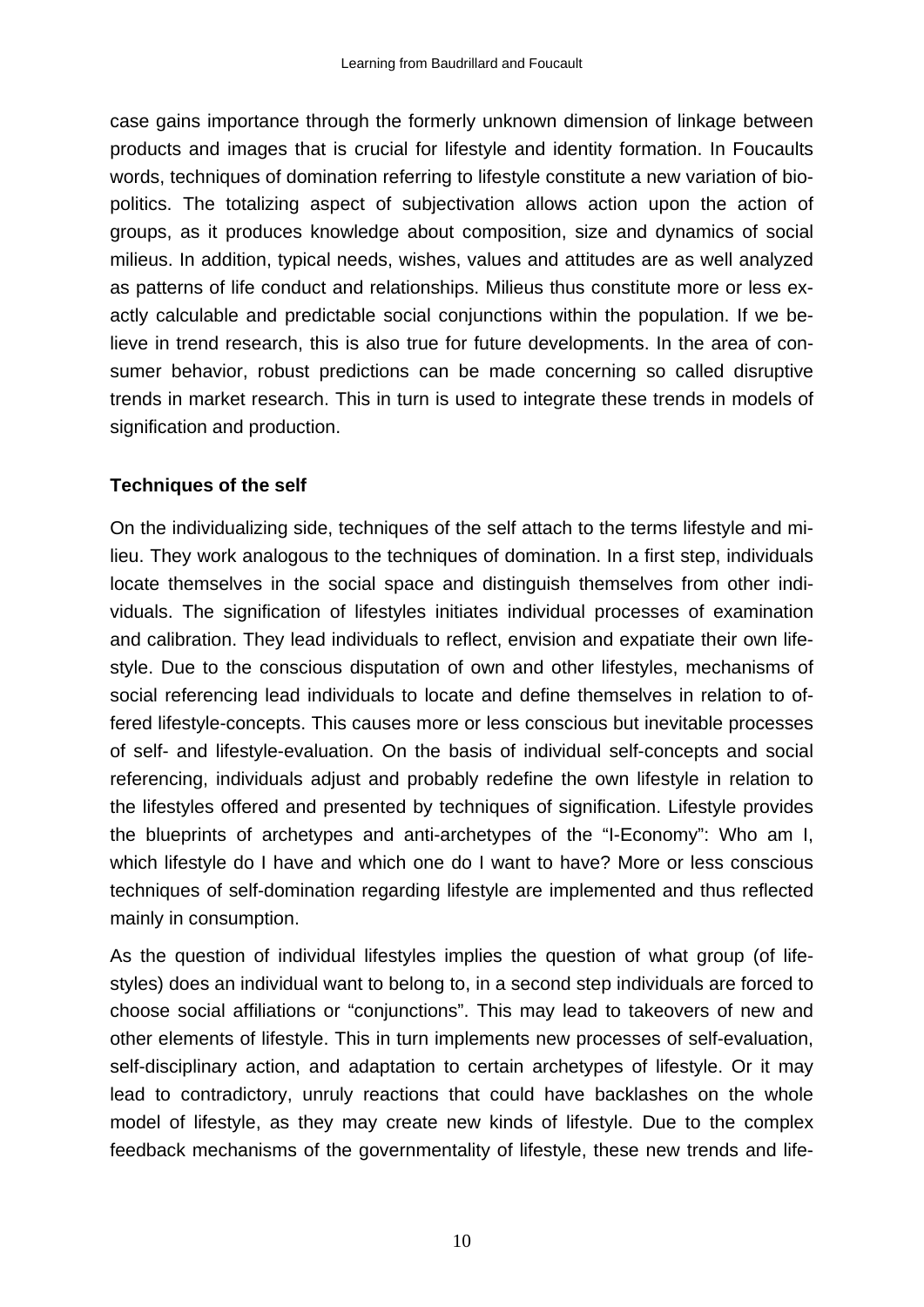stylescan be immediately integrated into the political rationality by techniques of signification<sup>5</sup>.

Archetypes of lifestyle are not necessarily communicated abstractly through science, but also and primarily through the market and they are adopted by the individual. Aesthetically charged products play a crucial role in this process, as brands always suggest identities and images. As Ullrich (2006, 35) argues, brands are the focal points of qualities expected from things in general. Brands thus are a kind of elite of things as they constitute a group of semantically loaded objects that evoke excitement. They can be used to express emotions, to self-assure, to sharpen individual profiles. In other words, they constitute a technology of the self that enables individuals to create their own identity and thus unfolds an individualizing effect of social distinction. But at the same time a totalizing effect of social conjunction is implemented through social referencing. In this context, brands and products become crucial elements of identity engineering through the aesthetics of everyday life and constitute a core factor of postmodern bio-politics, because individuals constitute themselves as more or less calculable units in an alleged pluralistic and individualized society through the market driven self-location within models of lifestyle and social milieus. In this way, techniques of the self foster the postmodern variation of social cohesion.

### **Techniques of production**

<u>.</u>

The governmentality of lifestyle also creates new forms of production: products can be produced to fit exactly to target groups with a comparatively small risk. And immaterial products, e.g. advertisement, can produce additional market opportunities, if the purchase of the products is associated with the purchase of lifestyle-attributes, as purchase decisions largely rely on the comparison of images of brands. This leads product and image designer to a humanization of brands that facilitates the identification with the brand. This is a concise summary of the cumulative effects of techniques of subjectivation and domination within the governmentality of lifestyle. On the basis of these effects, specific techniques of production of sense and image emerge to allow an "added value economy" of goods and services that produces and sells images and identities that in turn are injected into the process of governmentalization of lifestyle.

## **The governmentality of lifestyle - a process model**

The four techniques of power together form a circular, self-referencing complex of power/knowledge that would not work without one of the techniques. This does not mean that instruments within the techniques are unchangeable. Au contraire, they

 $5$  One of these techniques is trend scouting conducted by major producers of image-added goods. Thus, only the refusal of consumption offers a secure way out of this governmentality, that would impose the power techniques with real thrill - but how possible?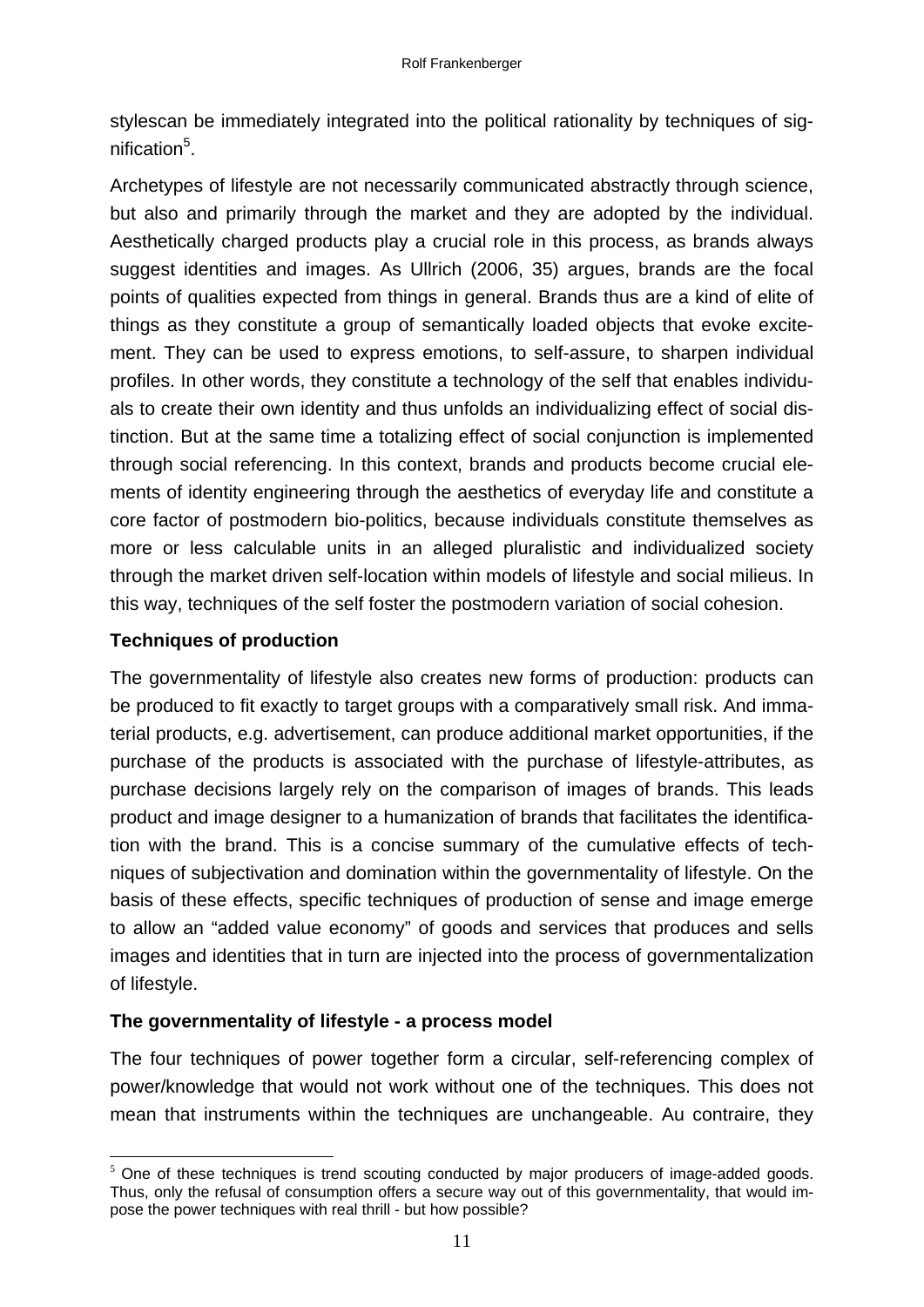are permanently readjusting to actual conditions. From a social scientists point of view, the starting point is the phenomenology of societal change that evokes the analysis and signification of this change, and probably makes necessary the creation of new technologies of signification. Within the governmentality of lifestyle these are the technologies lifestyle and milieu research that enable the signification of socioaesthetic segmentation of societies. Once being signified, these changes are subject of power analysis, i.e. techniques of controlling the new phenomena emerge. As lifestyle and milieus are the central categories, techniques of domination and techniques of the self are docking on these phenomena. Techniques of domination locate individuals within social conjunctions to create a "we-economy" of totalization. Techniques of the self in turn evoke an "I-economy" of individualization and self-location in one of the social conjunctions offered by techniques of signification. Techniques of production then refer to the totalized and self located individual to produce addedvalue through the load of images on products that in turn again serve for means of totalization and individualization. Being re-linked to socio-cultural, aesthetic and economic framework of society through various feedback loops, the complex of power/knowledge forms what I call the governmentality of lifestyle and that constitutes the political rationality of consumer society. It aims to close the gap of political research inter-individual and inter-group power relations that emerged with the unfolding of the neoliberal paradigm and consumer society.

For example, the totalizing and individualizing effects of the interaction of techniques of the self and techniques of domination on individuals can be shown within this complex. This process generates subjects in a Foucaultian sense, that are subordinated to techniques of signification and domination through control and dependence (Foucault 1999,166). Due to the effects of these techniques, a process of ideational realization and self-awareness of the individual lifestyle and identity is embedded in cognitive processes of the individuals.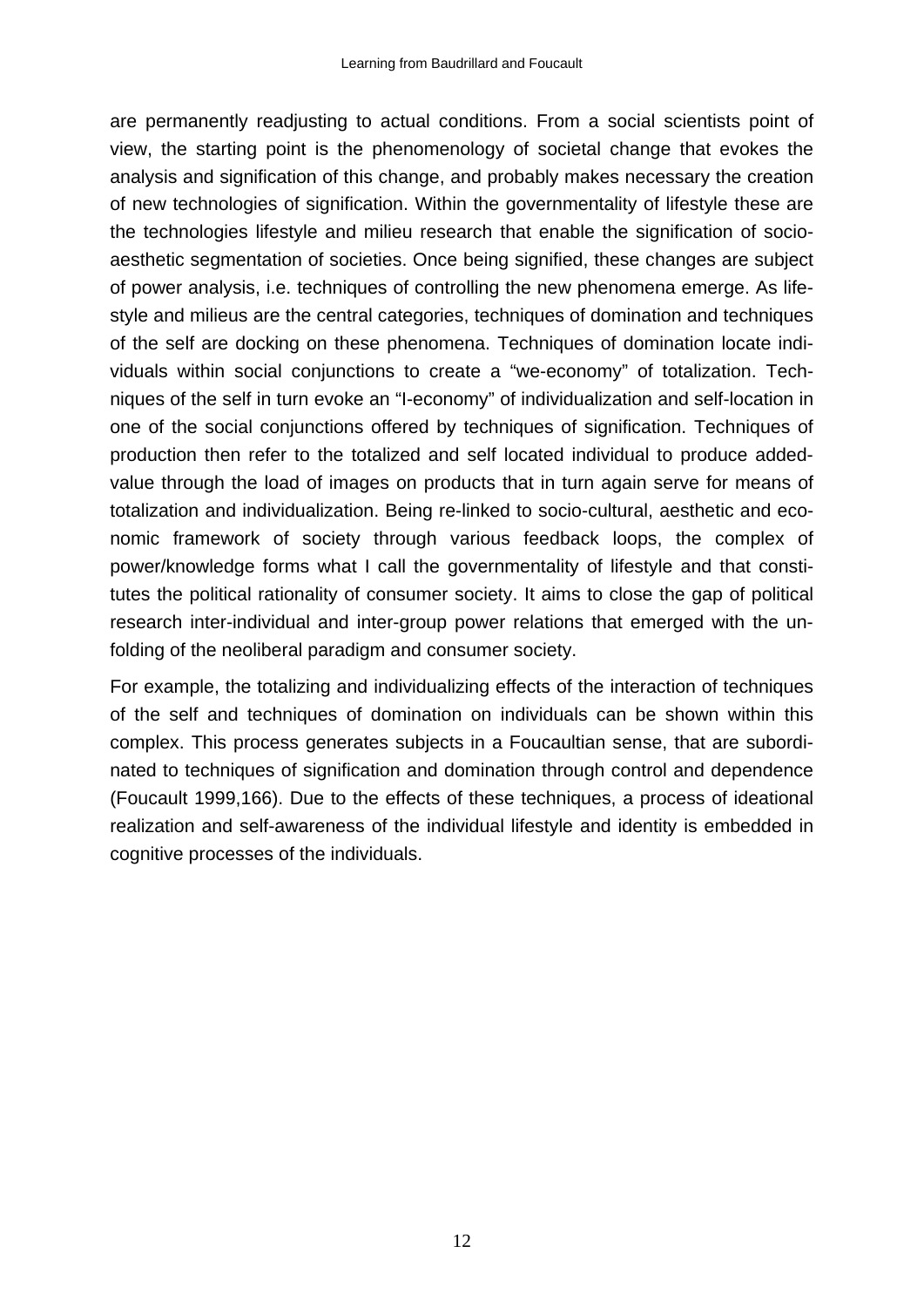*Diagram 1: the governmentality of lifestyle - a process model* 

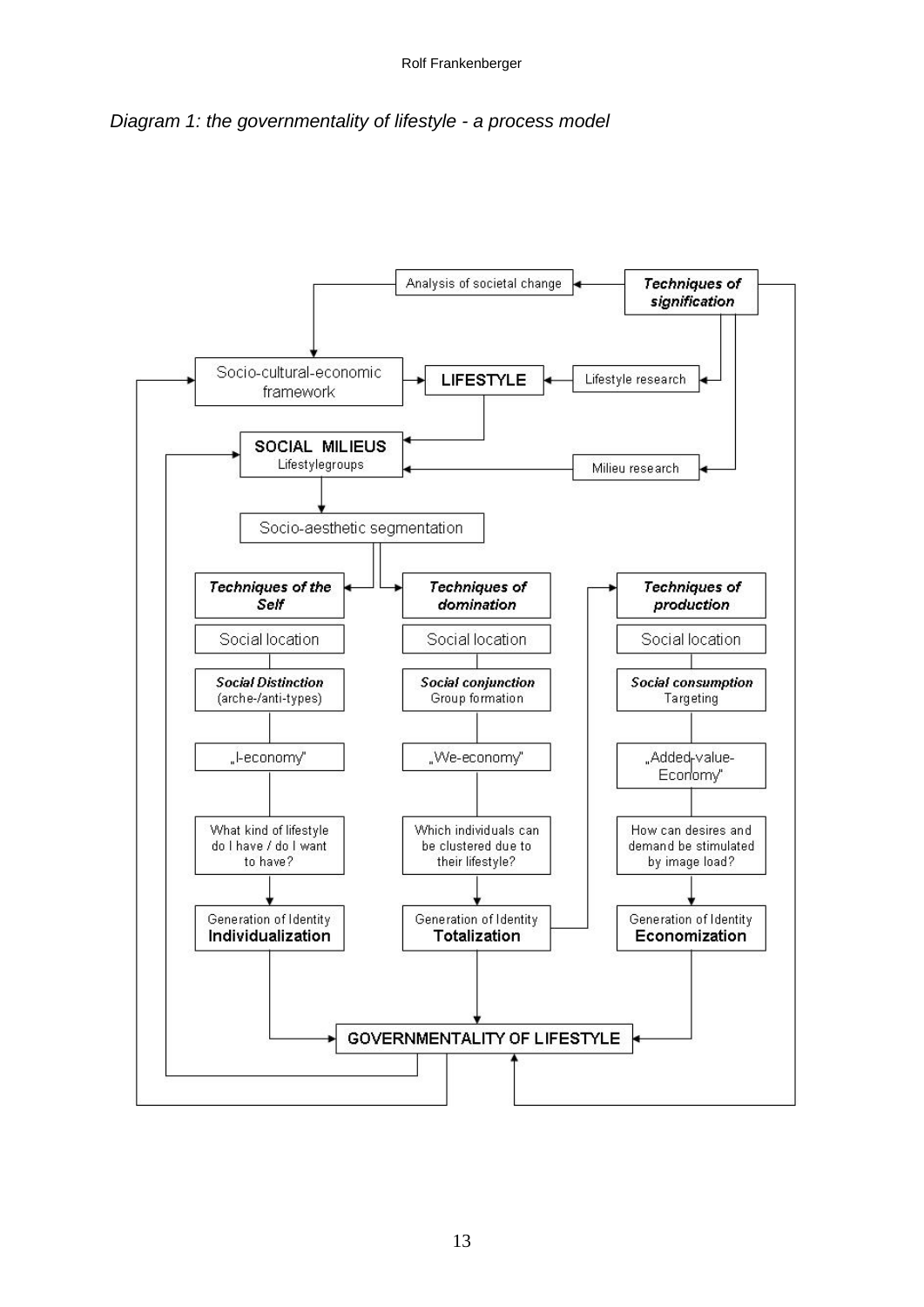Beyond that, circular processes of the interaction of all four techniques causing a further stabilization and sophistication of the governmentality of lifestyle can be described: The more research is done in the area of lifestyle, the more the predictions and significations of this research will be fulfilled. Societies adjust to the offered signification through the processes of supply and demand of images and identities, as there are hardly any goods sold without the added value of image. The other way round, this process of signification enables the integration of new lifestyles that, by chance, could emerge. The feedback-loops of the techniques can be proved easily: if they didn't exist, there would not have been any change, not to mention the well analyzed becoming, growth and shrinking of social milieus.

Techniques of the self can lead individuals to change their lifestyle over time and to affiliate another social milieu. Also, new technological developments as digitalization and informatization can cause changes in lifestyles, attitudes, value orientations and behavior and thus new lifestyles and milieus can emerge. As the case may be old milieus die out. Both, the emergence and disappearance of milieus, are relevant for bio-politics, as they indicate substantial change in the population. One also can assume that specialized technologies of production are closely linked to the economic conditions of a society.

Together with many other aspects a highly developed and complex system of differentiations exists within the framework of the governmentality of lifestyle that allows high levels of rationalizations of acting upon others' action and to constrain areas of contingency within the postmodern lifestyle economy.

The rationalization is expressed in the design of markets, images, brands and products and therefore is a means of selling. As a result, technologies of domination and related phenomena of power are subject to the accumulation of profits. But according to the neoliberal logic of governmentality, also techniques of the self and related phenomena can be traced back to profits: As lifestyle is at minimum partly open to conscious decisions, individuals will add considerations of profit concerning image, identity, and acceptance. As conscious decisions can be attributed to the individual and are supposed to be rational, the governmentality of lifestyle ties in with the neoliberal logic of individual responsibility and the rationality of "self-entrepreneurship" (Opitz 2004): By means of lifestyle, an aesthetic self-entrepreneurship is established: The orchestration and fabrication of the self.

## **CONCLUSION**

What does this have to do with politics, political science and political psychology? To use a *bonmot*, all is political but the political. To be a bit more sophisticated, one can say that we are witnessing a fundamental change of the logic of government in post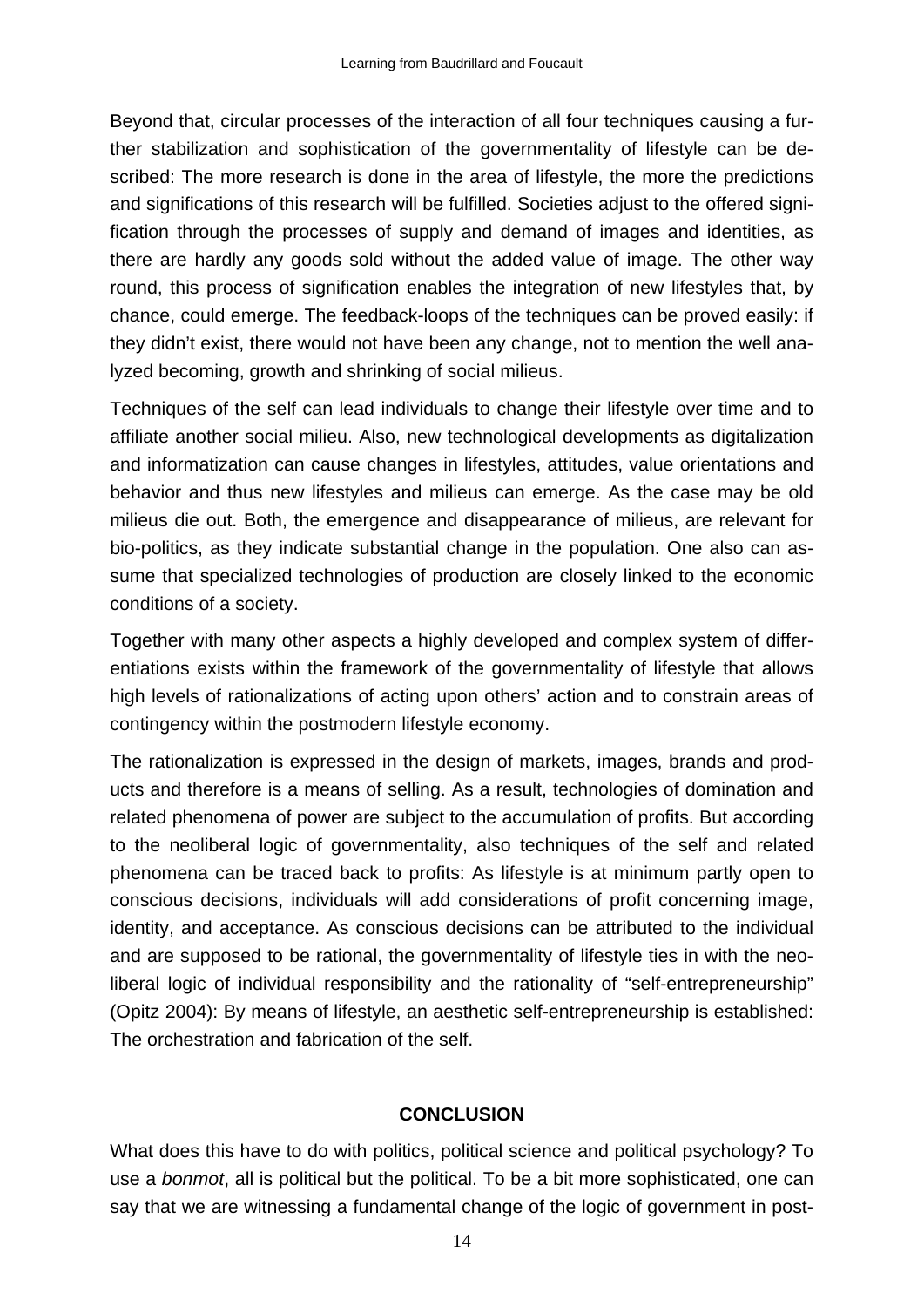modern consumer societies. As the postmodern change produces contingency, plurality and incommensurability, these processes have to be represented adequately in an analysis of power and society, as power shifts away from states, and governmental rationalities re-adjust within the framework of neoliberal governmentality<sup>6</sup>.

The governmentality of lifestyle is closely linked with the above mentioned genuinely economic neoliberal rationality of government that Foucault analyzed extensively (Foucault 2007; 2008). According to this analysis, the nation-state is a secondary phenomenon, a phenotype of a certain kind of governmentality. It is by no means universal and no autonomous source of power, and it is a flexible framework of transactions forming and changing the arenas of finance, investment, decisionmaking, forms and types of control and domination as well as the relationship between local powers and central authorities. This implies a constructivist and more or less versatile nature of the state that finds itself in a constant condition of transformation and is reduced to an effect of a regime of multiplied governmentality (Foucault 2000b, 70). In other words, the state once fitted in the rationality of power, but now becomes outdated and is endangered to be replaced by something else, bit by bit. The focus of analyzing the state therefore has to be drawn on effects of social and economic techniques of power on the state and state action. In short, the way techniques of power (re-)form the state have to be analyzed<sup>7</sup>. It is not really puzzling that especially the progressive social milieus are targets, subject and object of neoliberal risk-calculations and the logic of self-responsibility. These groups of individuals are socialized under neoliberal conditions and have internalized the relevant technologies of the self and that are the avant-gardes of social change. These individuals and groups are possibly not submitting to techniques of domination. Exhausting postmodern freedoms they not only generate trends in consumption but also in politics.

Under these circumstances, the postulate of postmodern freedom gains a new perspective as one should not forget about the on-lasting and even expanding rationalities of governing that Foucault describes with the terms norm and discipline. Under postmodern conditions, they are complemented by dispositives of security and risk

 $\overline{\phantom{a}}$  $6$  In the field of "classical" political science this means that techniques and rationalities of governing have to be signified. Foucault is right, when he argues that social science can not be divided from the emergence of new political rationalities and individuals becoming objects of sciences is not caused by ideology but by the existence of political technologies that were developed within societies (Foucault 2005c, 1015) Instruments of social research allow to capture, systematize, and categorize plurality and fragmentation in contemporary societies. For bio-politics it is crucial to keep track of complex social structures, as this is the only way to create or adjust technologies of power in order to establish or maintain control.

 $7$  As, among others, milieu research denominates relevant, measurable social entities and analyzes milieu patterns in an international perspective, it points at the transcendence of socio-aesthetic and cultural boundaries between postmodern societies, that lead to globalized shift of power relations beyond nation states. This implies the necessity for political science to overcome the limits of the political system, as the political system is part of structures formed by an economy of signs and space that fulfils certain functions. As these functions can no more be fulfilled, structures have to change.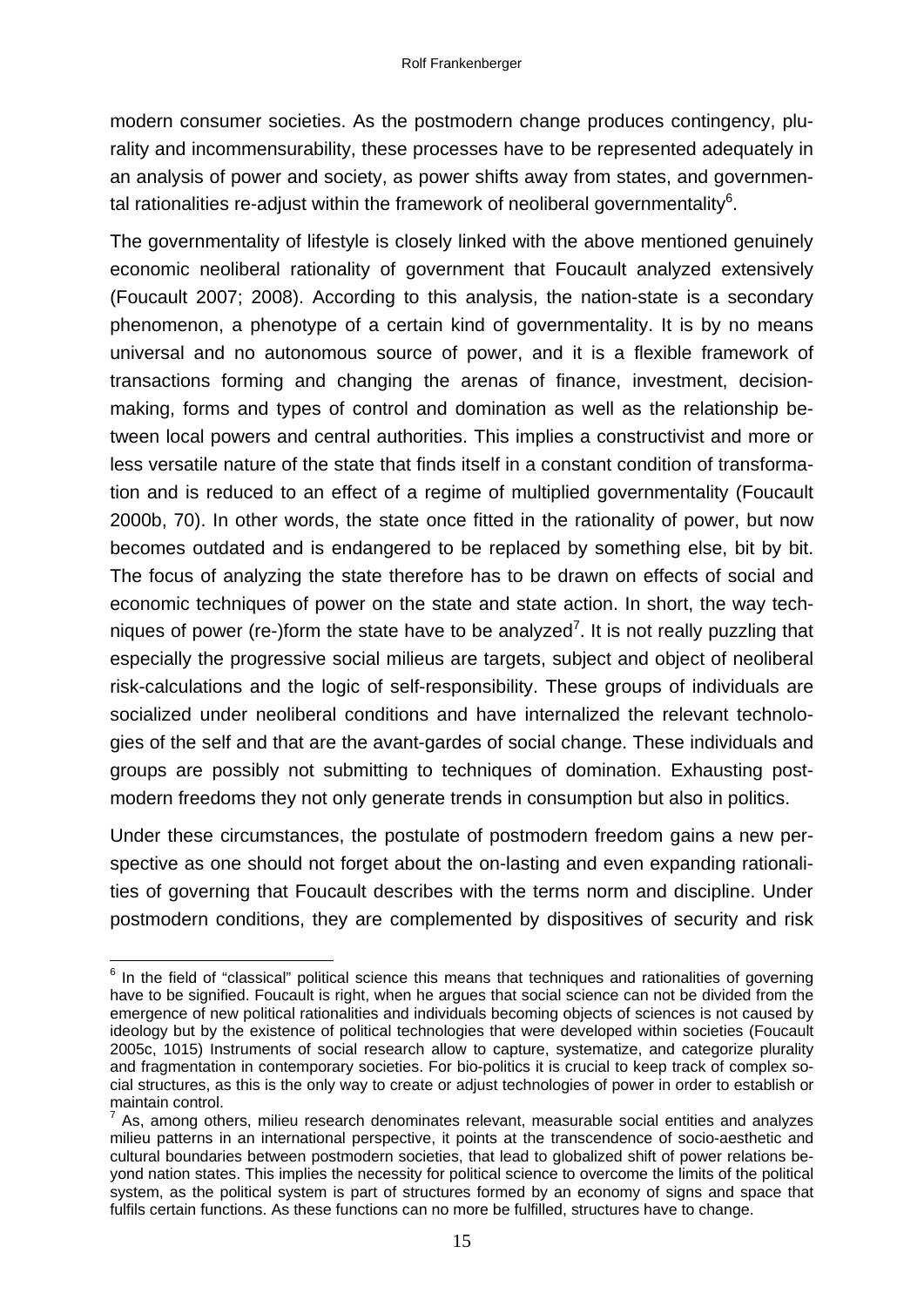that produce new regulations using the mimicry of freedom while implementing new constraints with the affixed label of self-responsibility. As subjectivism, self-definition and identity engineering overlap, they form the slogan "I am me" as a suggorate and formula of totalization of postmodern subjects. By defining the own identity and self the individual becomes responsible for the self and has to provide for risks. Taken together the postulated postmodern freedom of the conduct of life is no more a contingent field of "anything goes" of postmodern subjectivism, but rather an "anything goes but" of neoliberal normalization, as a field of economically or politically accepted lifestyles is conceptualized in which individuals have to locate themselves.

This makes us understand why Foucault did not start from state and stateness while investigating political rationalities, when he argues that the integration of the individual in a collective or totality results from the steady correlation between growing individualization and the strengthening of just this totality (Foucault 2005c, 1015). Thus a postmodern governmental syndrome emerges.

### **LITERATURE**

- Ascheberg, Carsten. 2006. Milieuforschung und transnationales ZIelgruppenmanagement. *Aus Politik und Zeitgeschichte* 44-45/2006:18-25
- Baudrillard, Jean. 1983. *Simulations*. New York: Semiotext(e)
- Baudrillard, Jean. 1994. *Simulacra and Simulation*. Translated by Sheila Faria Glaser. Ann Arbor: University of Michigan Press
- Baudrillard, Jean. 1998. *The Consumer Society. Myths and Structures*. London, Thousand Oaks, New Delhi: SAGE Publications
- Bourdieu, Pierre. 1982. *Die feinen Unterschiede. Kritik der gesellschaftlichen Urteilskraft*. Frankfurt am Main: Suhrkamp Verlag
- Featherstone, Mike. 2007. *Consumer Culuture and Postmodernism*. 2nd Edition. London, Thousand Oaks, New Delhi: SAGE Publications
- Flaig, Berthold Bodo, Thomas Meyer, and Jörg Ueltzhöffer. 1997. *Alltagsästhetik und politische Kultur. Zur ästhetischen Dimension politischer Bildung und politischer Kommunikation*. 3rd edition. Bonn: Dietz (Reihe Praktische Demokratie).
- Foucault, Michel and Michel Senellart. 2008. *The birth of biopolitics. Lectures at the Collège de France, 1978-1979*. New York: Palgrave Macmillan (Michel Foucault: lectures at the Collège de France).
- Foucault, Michel, and Michel Sennelart. 2004a. *Geschichte der Gouvernementalität I. Sicherheit, Territorium, Bevölkerung. Vorlesung am Collège de France 1977-1978*. Frankfurt am Main:Suhrkamp
- Foucault, Michel, and Michel Sennelart. 2004b. *Geschichte der Gouvernementalität II. Die Geburt der Biopolitik. Vorlesung am Collège de France 1978-1979*. Frankfurt am Main: Suhrkamp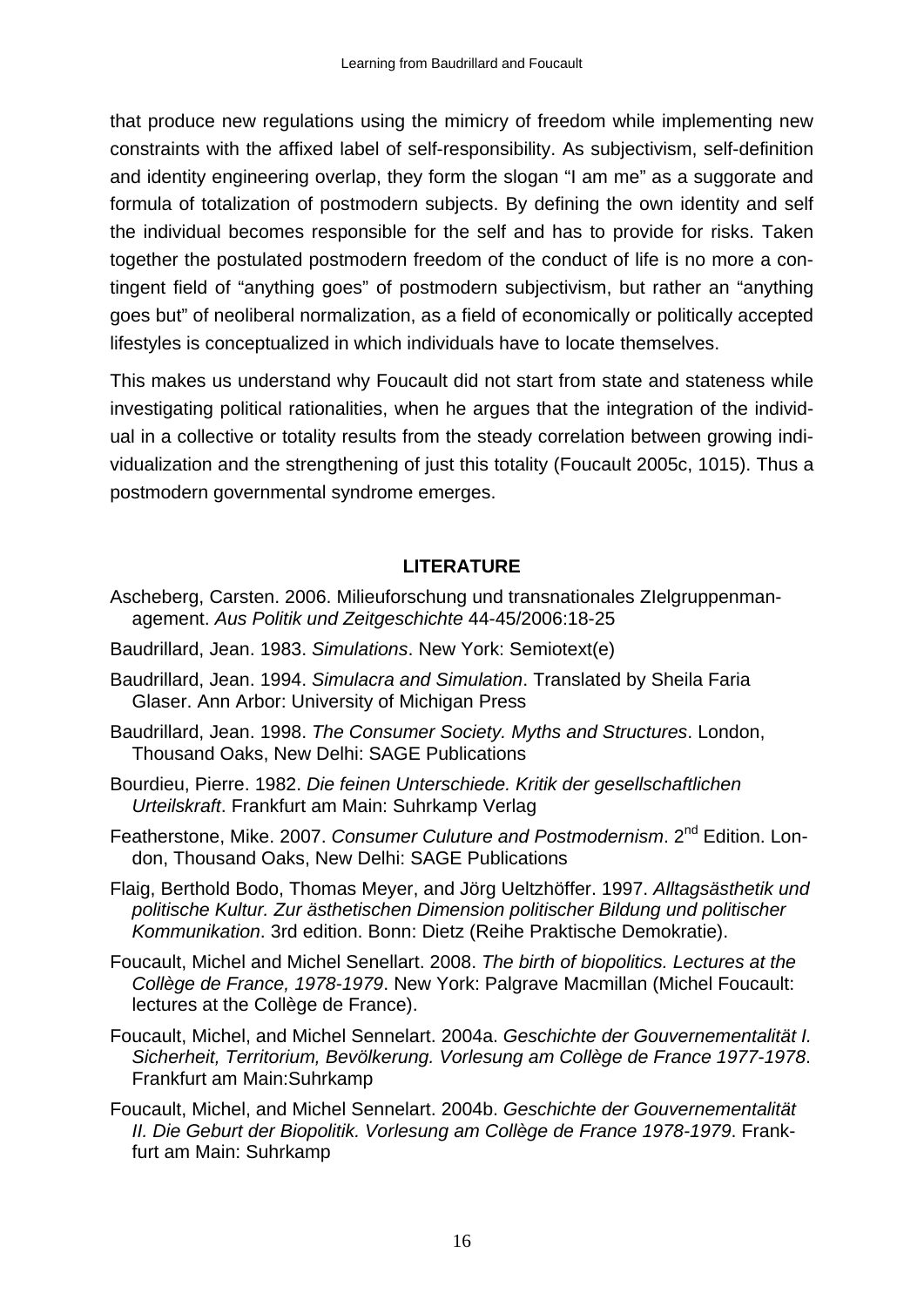- Foucault, Michel, Michel Senellart, and Arnold Ira Davidson.2007. *Security, territory, population. Lectures at the Collège de France, 1977-1978.* Houndmills, Basingstoke, Hampshire, New York: Palgrave Macmillan.
- Foucault, Michel. 1991. The Question of Method. In *The Foucault Effect. Studies in Governmentality*, ed. Graham Burchell, Colin Gordon and Peter Miller, 73-86. Chicago: University of Chicago Press
- Foucault, Michel. 1991: Governmentality. In *The Foucault Effect. Studies in Governmentality*, ed. Graham Burchell, Colin Gordon and Peter Miller, 87-104. Chicago: University of Chicago Press
- Foucault, Michel. 1993. About the beginning of the Hermeneutics of the Self. *Political Theory* 21,2, May 1998:198-227
- Foucault, Michel. 1999. Die Politische Technologie der Individuen. In *Botschaften der Macht. Der Foucault-Reader Diskurs und Medien*, ed. Jan Engelmann, 145-160. Stuttgart: Deutsche Verlags-Anstalt
- Foucault, Michel. 2000. Staatsphobie. In *Gouvernementalität der Gegenwart. Studien zur Ökonomisierung des Sozialen,* ed. Ulrich Bröckling, Susanne Krasmann, and Thomas Lemke, 68-71. Frankfurt am Main:Suhrkamp
- Foucault, Michel. 2003. Die Geburt der Sozialmedizin. In *Michel Foucault. Schriften in vier Bänden. Dits et Ecrits Vol. III*, ed. Daniel Defert and François Ewald, 272- 297. Frankfurt am Main: Suhrkamp
- Foucault, Michel. 2005a. Technologien des Selbst. (Oct.1982). In *Michel Foucault. Schriften in vier Bänden. Dits et Ecrits Vol. IV*, ed. Daniel Defert and François Ewald, 966-999. Frankfurt am Main: Suhrkamp
- Foucault, Michel. 2005b. Die Ethik der Sorge um sich als Praxis der Freiheit. In *Analytik der Macht*, ed. Daniel Defert, François Ewald, and Jacquers Lagrange, 274- 300. Frankfurt am Main: Suhrkamp
- Frankenberger, Rolf. 2007. *Gesellschaft Individuum Gouvernementalität. Theoretische und empirische Beiträge zur Analyse der Postmoderne*. Berlin: LIT Verlag
- Frankenberger, Rolf, and Gerd Meyer. 2008. *Postmoderne und Persönlichkeit. Theorie-Empirie-Perspektiven.* Baden-Baden: Nomos Verlag
- Goffman, Erving. 1975. Frame Analysis. An essay on the organization of experience. New York: Harper&Row
- Hartmann, Peter H. 1999. *Lebensstilforschung. Darstellung, Kritik und Weiterentwicklung*. Opladen: Leske&Budrich
- Hradil, Stefan. 2006. Soziale Milieus eine praxisorientierte Forschungsperspektive. *Aus Politik und Zeitgeschichte* 44-45/2006:6-35
- Jameson, Frederick. 1984. Postmodernism,or the Cultural Logic of Late Capitalism. *New Left Review* 146: 53-92
- Kotler, Philip, and Friedhelm Bliemel. 1992. *Marketing-Management: Analyse, Planung, Umsetzung und Steuerung.* 7<sup>th</sup> Edition. Stuttgart: Poeschel
- Opitz, Sven. 2004. *Gouvernementalität im Postfordismus. Macht, Wissen und Techniken des Selbst im Feld unternehmerischer Rationalität*. Hamburg: Argument Verlag